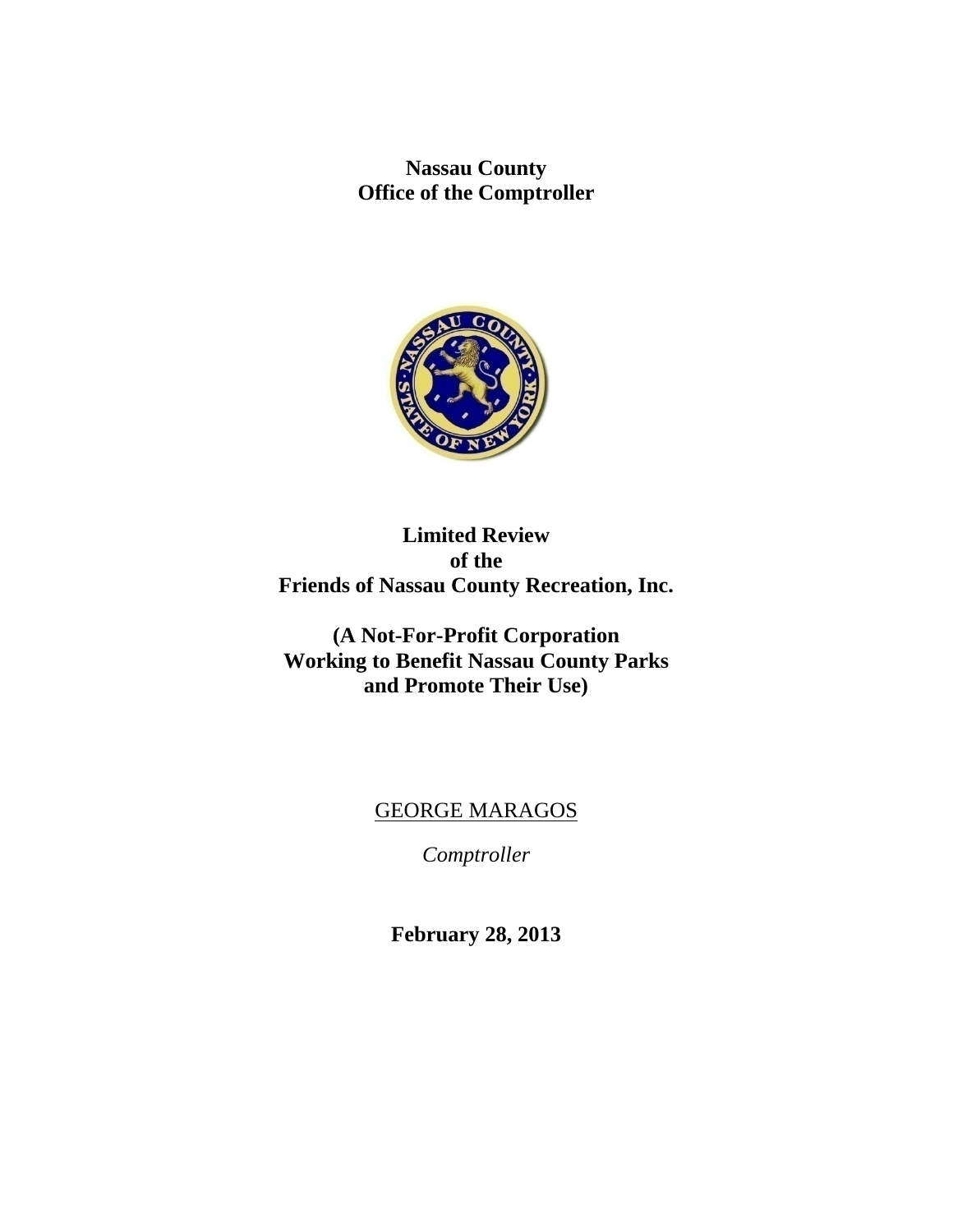# **NASSAU COUNTY**  *OFFICE OF THE COMPTROLLER*

# **George Maragos**

*Comptroller* 

# Steven Labriola *Chief Deputy Comptroller*

Jostyn Hernandez *Director of Communications* 

Christopher Leimone *Counsel to the Comptroller*

Sergio Blanco *Counsel to the Comptroller*

Review Staff

JoAnn Greene *Director of Field Audit* 

Vincent Abbatiello *Assistant Director of Field Audit* 

Janis McDermott *Field Audit Supervisor*  Corinne Hyams *Field Auditor*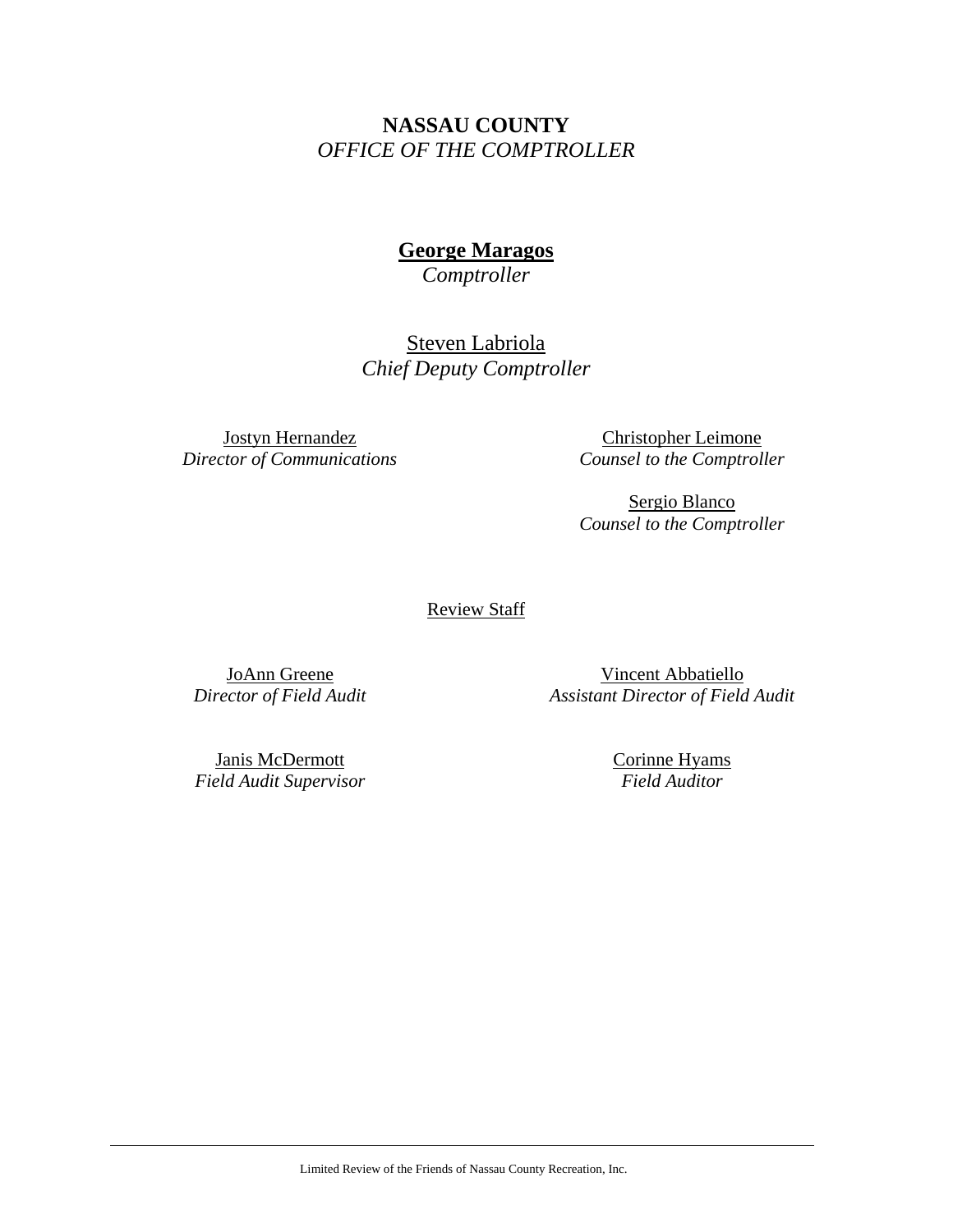### **Introduction:**

The Friends of Nassau County Recreation, Inc. ("Friends") was established in 1980. This notfor-profit corporation was created to foster appreciation of Nassau County parks and to encourage their usage for leisure and recreational purposes.

In 2007, a Memorandum of Understanding ("MOU") between Nassau County (acting on behalf of the Department of Parks, Recreation and Museums) and Friends was signed. The MOU outlined certain guidelines with regard to funding, advertising, expenditures, accounting procedures, etc. In the MOU, Friends agreed to provide administrative support with regard to the Long Island Marathon.

Friends' principal office is at the Department's Administration Building in Eisenhower Park. The structure of Friends is that of a non-profit organization with no political affiliations. They make no contributions or donations.

### **Purpose**

The purpose of this review was to assure that Friends was following the requirements set forth by its corporate charter and that they complied with the tax requirements required of not-for-profits. In addition, we assessed the effectiveness of the agency's operations and internal controls.

### **Key Findings:**

- Friends did not file their 2011 Form 990 on a timely basis, which compromised their status as a not-for-profit organization.
- There is non-conformity with the Corporate Charter and Bylaws. The Bylaws call for a minimum of three directors; however, only one, the President, is currently in place. Furthermore, the individual who has assumed the role of "Treasurer" was not formally elected by the board but is signing for the organization in that capacity.
- There is a lack of control over receipts (checks and cash) and internal control weaknesses exist due to the lack of segregation of duties. There was no evidence of reconciliations of cash collections or safeguarding of cash receipts.
- Friends did not issue W-9s to vendors or send out 1099s when indicated. They did not take advantage of their tax exempt status in all instances, thus paying sales taxes unnecessarily.
- Bank balances at one bank exceeded FDIC limits by approximately \$250,000. Only one signature is necessary for the issuance of checks, regardless of the dollar amount.
- There are no written procedures in place for Friends in order to document accounting procedures or receipt collection from the various activities, including the Long Island Marathon.

Limited Review of the Friends of Nassau County Recreation, Inc.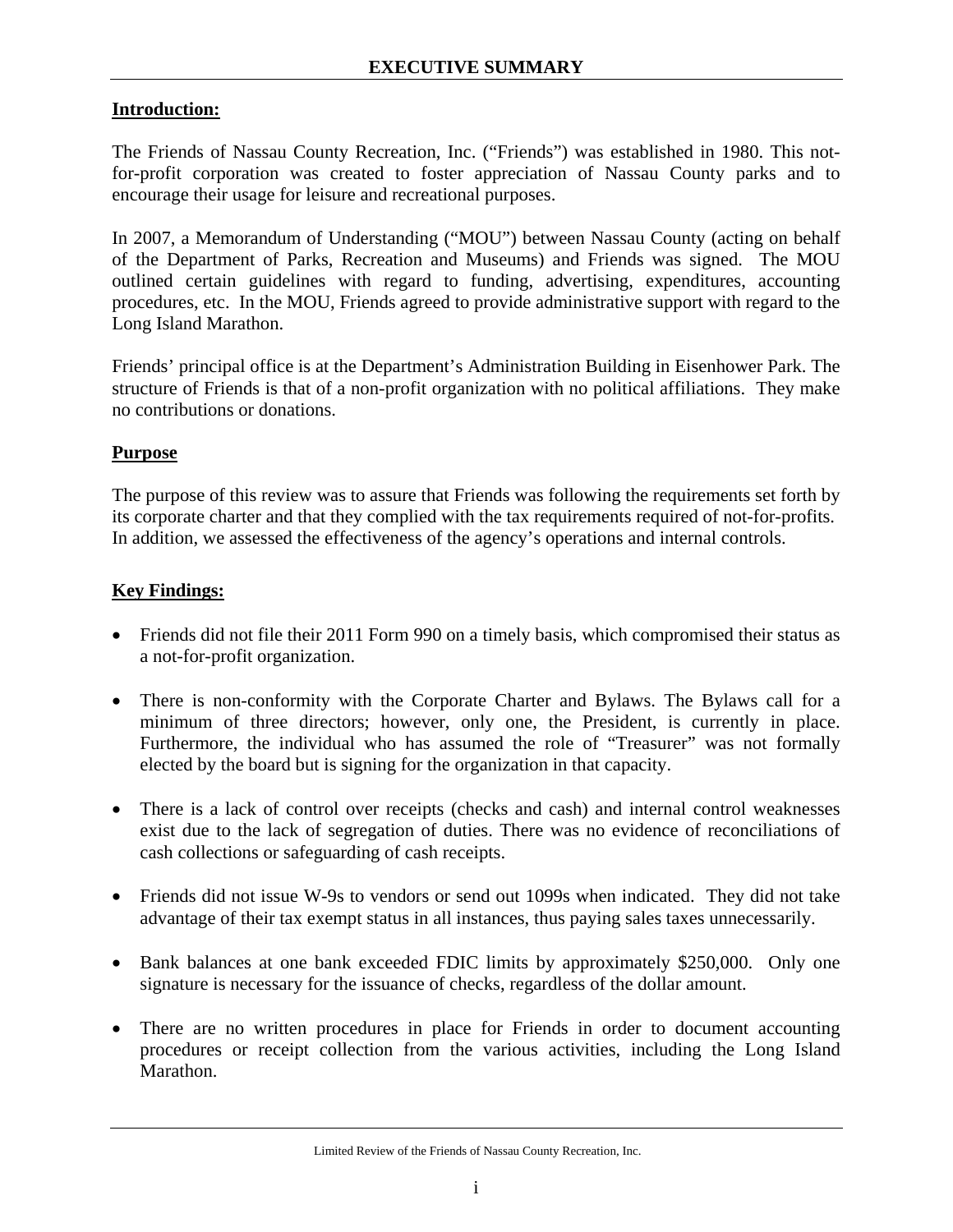#### **Summary of Key Recommendations:**

- All required filings should be done on a timely basis in order to comply with Internal Revenue Service ("IRS") regulations. This is necessary so that Friends can retain its status as a tax exempt non-profit organization.
- Friends should take action to fill vacant board positions, including the position of Treasurer. Both the Bylaws and the New York State Office of the Attorney General call for a minimum of three Directors for New York Charitable Corporations.<sup>1</sup> The Bylaws call for five members to constitute a quorum to conduct the business of the Corporation.
- Pre-numbered receipts should be issued for Marathon entrants. This will assure a measure of control as it will require Friends to match the receipts with the fees collected. Whether entrants pay online or in person, there should be a process in place to account for the "numbers" that have been issued to runners.
- Dual signatures should be required for checks in excess of a large dollar value. This will provide an added measure of control against unauthorized payments going out.
- W-9s and Form 1099s should be sent out in accordance with IRS regulations.
- Bank balances should not exceed the current FDIC limit for insurance protection. The current limit for interest bearing checking accounts is \$250,000 per depositor.
- Written procedures should be established, with emphasis on the maintenance of bank accounts and the division of responsibilities. Completion of tasks should be allocated among different individuals. This requires Friends to add additional people to its list of officers. Also, there should be cross training between the personnel dedicated to the Marathon with those who currently work exclusively on the Friends accounts.

\*\*\*\*\*\*

The matters in this report have been discussed with the President of Friends of Nassau County Recreation, Inc. and the officials of the Nassau County Department of Parks Recreation and Museums. On January 3, 2013, we submitted a draft report to them for their comment. The Parks Department's comments and our responses to those comments are included as Appendix B to this report.

 $\overline{a}$ 

<sup>&</sup>lt;sup>1</sup> NYS Office of the Attorney General, CharitiesNYS.com.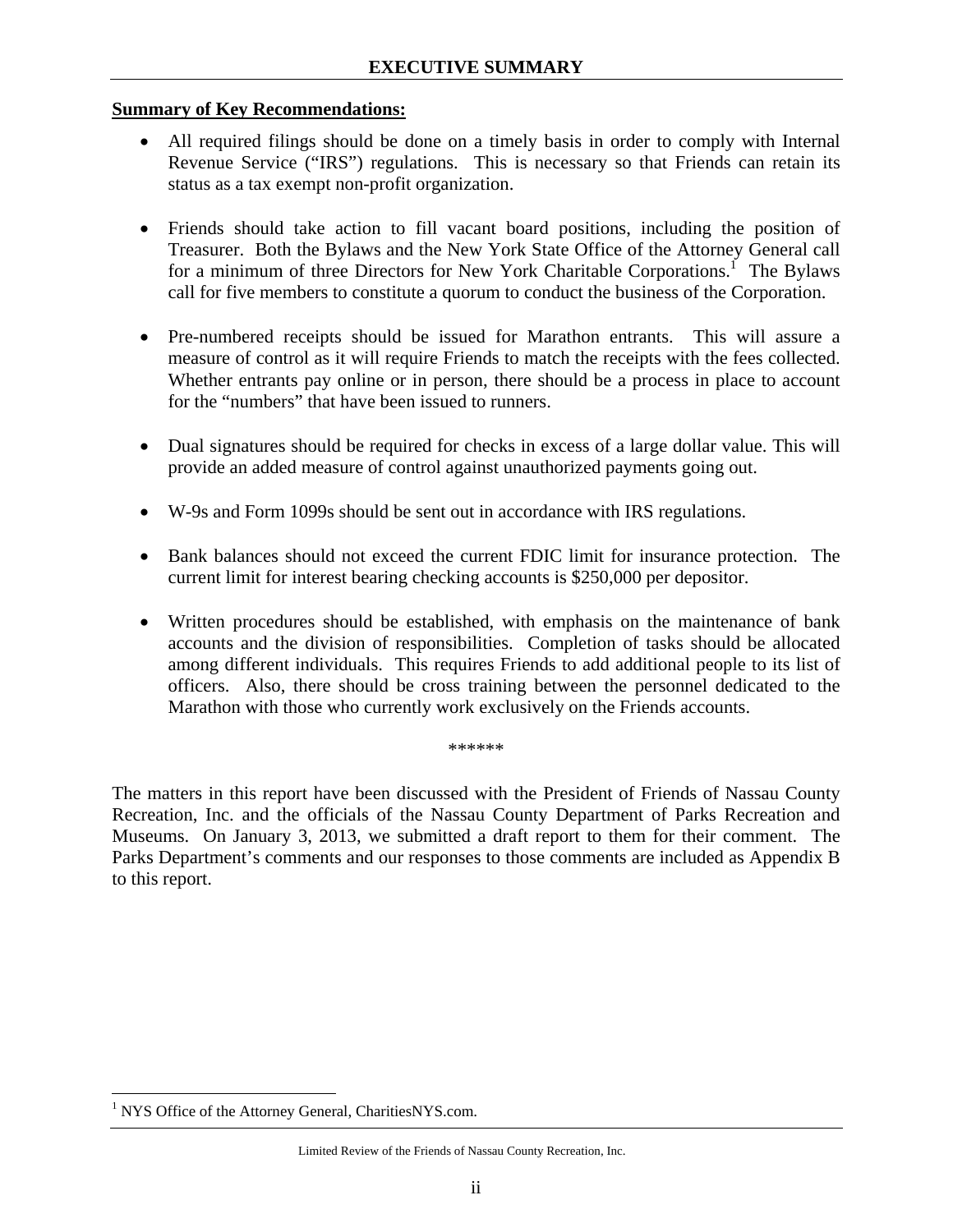# **Page**

| The Organization Failed to File a Federal Tax Form 990 with the IRS for the Year 2011,                                                                                |  |
|-----------------------------------------------------------------------------------------------------------------------------------------------------------------------|--|
| The Organization Does Not Comply with its Not-For-Profit Bylaws, which Provide for a<br>Board of at Least Three Directors and to Hold Regularly Scheduled Meetings  4 |  |
| There is a Lack of Internal Control over Cash Receipts, Particularly for the Annual Long                                                                              |  |
| The Memorandum of Agreement ("MOA") between Nassau County and Friends has Expired                                                                                     |  |
| Friends did not Require W-9 Forms nor did it Issue Form 1099s as Necessary                                                                                            |  |
| Friends Does Not have Adequate FDIC Insurance on Bank Balances, Because it is Utilizing                                                                               |  |
| The Organization Failed to Utilize its Sales Tax Exemption Status when Making Purchases 8                                                                             |  |
|                                                                                                                                                                       |  |
| Appendix A – Long Island Marathon Friends of Nassau County Recreation Revenues and                                                                                    |  |
| Appendix B – Department of Parks Response and Auditor's Follow-up 12                                                                                                  |  |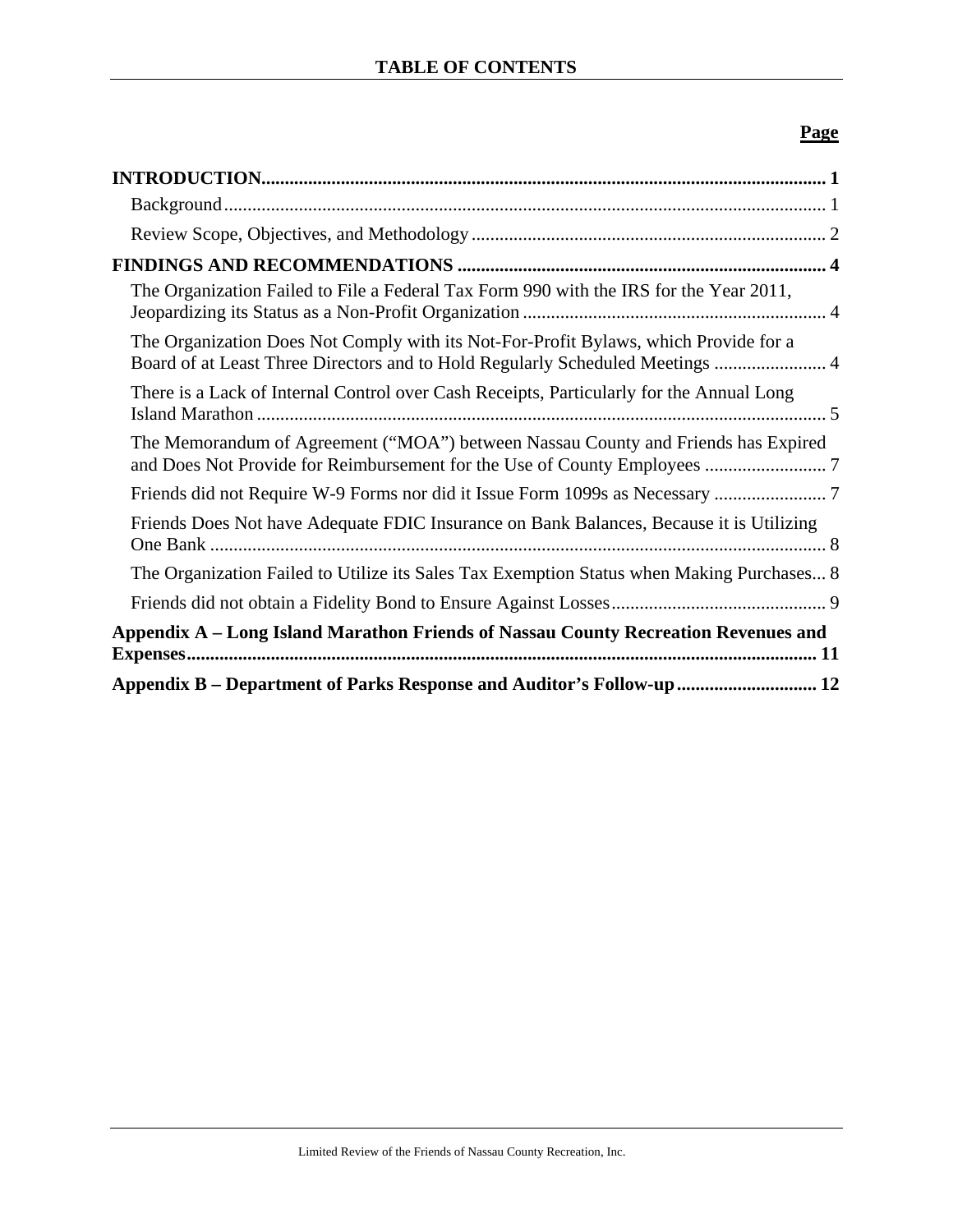#### **Background**

 $\overline{a}$ 

The Nassau County Department of Parks, Recreation and Museums ("Parks") manages more than 70 parks, preserves, museums, historic properties and athletic facilities comprised of 6,000 acres throughout the County. Some of the museums, namely Bailey Arboretum (part of Friends of Nassau County Bailey Arboretum in Locust Valley), Cradle of Aviation, Holocaust Memorial and Education Center, the Long Island Children's Museum and the Nassau County Museum of Art, are independently run.

Established in 1980, The Friends of Nassau County Recreation, Inc. ("Friends") was created with the following goals in mind:

- To foster appreciation of Nassau County parks and encourage their greater use for leisure and recreational purposes;
- To contribute to the restoration and beautification of the parks and promote their use; and
- To assist in the development of recreation and cultural programming in Nassau County park facilities.

Friends was established under Section 402 of the Not-for-Profit Corporation Law.<sup>2</sup> Upon its organization in 1980, the Nassau County Department of Parks, Recreation and Museums consented to its formation with the expectation that Friends would work to achieve the above listed goals.

Friends agreed to conduct its activities in a manner consistent with the operations and best practices of comparable not-for-profit and cultural institutions in the New York metropolitan area. Included with these activities is the Long Island Marathon, which takes place on the first Sunday in May. The Marathon had it first run in 1970 and its popularity continues. The Greater Long Island Running Club, with the help of Nassau County and Friends, brings a series of four races in a "Run Nassau" program leading up to the Long Island Marathon, which in 2012 took place on May 5 and 6. For a detailed view of the Marathon's revenues and expenses, see the chart in Appendix A.

The following schedule summarizes Friends' revenues and expenses for the years ending December 31, 2011 and December 31, 2010:

<sup>&</sup>lt;sup>2</sup> Friends is a corporation as defined in subparagraph (a) (5) of Section 102 (Definitions) of the Not-for-Profit Corporation Law.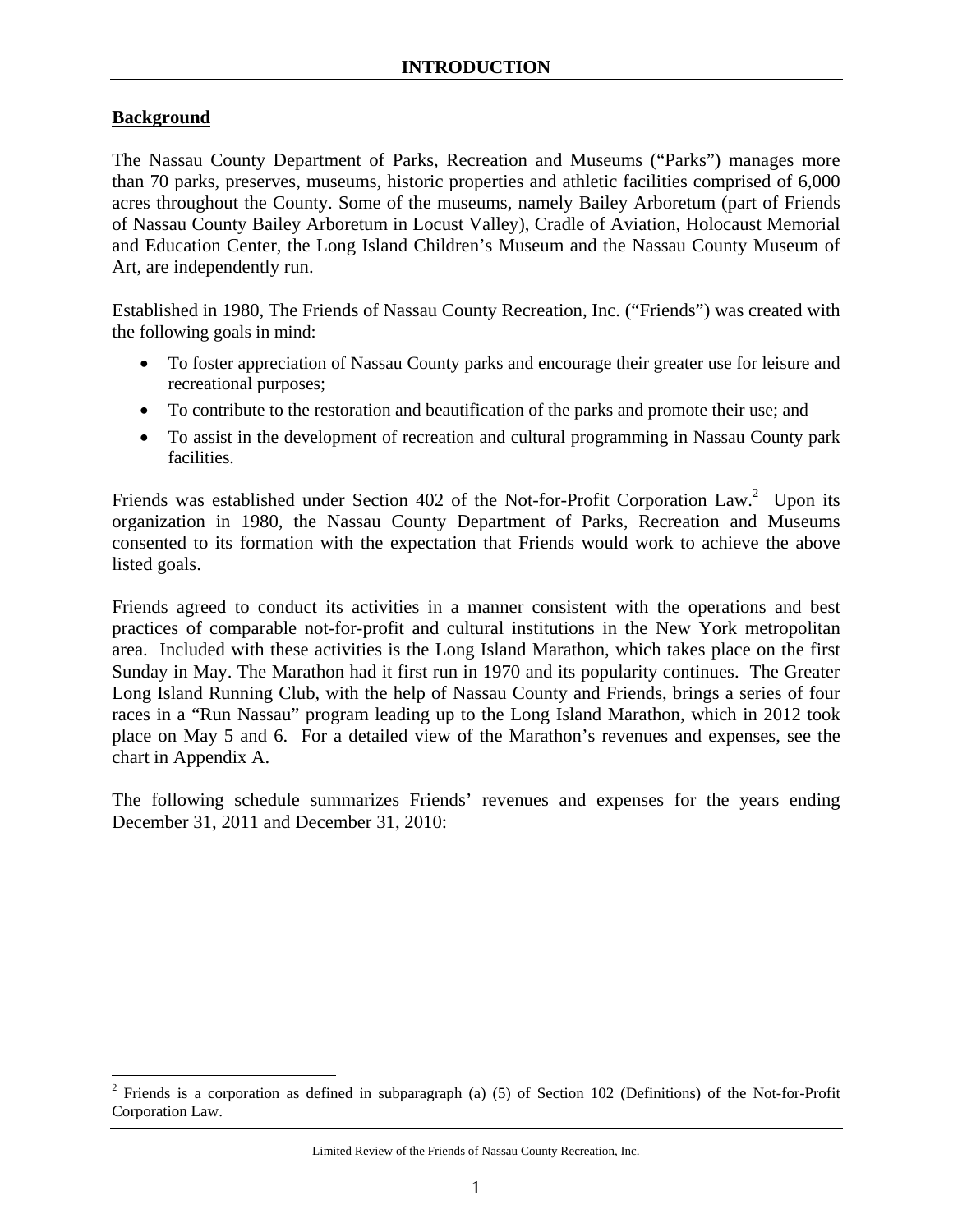#### **INTRODUCTION**

| <b>Friends of Nassau County Recreation</b> |                                           |                         |                        |  |  |
|--------------------------------------------|-------------------------------------------|-------------------------|------------------------|--|--|
| <b>Revenues And Expenses for 2011</b>      |                                           |                         |                        |  |  |
| <b>Totals</b>                              | $\mathbf{L}\mathbf{I}$<br><b>Marathon</b> | Program<br><b>Accts</b> | General<br><b>Fund</b> |  |  |
| \$900,557                                  | \$482,244                                 | \$417,819               | 494<br>- \$            |  |  |
| 901,028                                    | 442,403                                   | 457,570                 | 1,055                  |  |  |
| (471)                                      | 39,841                                    | (39,751)                | (561)                  |  |  |
| 488,922                                    | 265,379                                   |                         | 223,543                |  |  |
|                                            |                                           | 39,751                  | (39,751)               |  |  |
| \$488,451                                  | \$305,220                                 |                         | 183,231<br>\$          |  |  |
|                                            |                                           |                         |                        |  |  |

| <b>Friends of Nassau County Recreation</b><br><b>Revenues And Expenses for 2010</b> |               |                      |                         |                        |
|-------------------------------------------------------------------------------------|---------------|----------------------|-------------------------|------------------------|
| $\overline{\phantom{0}}$                                                            | <b>Totals</b> | П<br><b>Marathon</b> | Program<br><b>Accts</b> | General<br><b>Fund</b> |
| Revenues                                                                            | \$629,855     | \$401,114            | \$228,158               | 583<br>-S              |
| <b>Expenditures</b>                                                                 | 682,481       | 415,578              | 264,903                 | 2,000                  |
| <b>Excess (Deficiency) Revenues over Expenses</b>                                   | (52, 626)     | (14, 464)            | (36,745)                | (1, 417)               |
| Net Assets as of 12/31/09                                                           | 541,548       | 279,843              |                         | 261,705                |
| Transfer to General Fund to Cover Shortfall                                         |               |                      | 36,745                  | (36,745)               |
| Net Assets as of 12/31/10                                                           | \$488,922     | \$265,379            |                         | \$223,543              |

Source: 2010 -2011 Independent Audited Financial Statements for Friends of Nassau County Recreation Inc.

#### **Review Scope, Objectives, and Methodology**

The purpose of this review was to assure that Friends was following the requirements set forth by its Corporate Charter and that they complied with the tax requirements required of not-forprofits. An additional objective during the review was to ensure that Friends' work was in keeping with the intended purposes stated in the Certificate of Incorporation. In conjunction with this, we reviewed relevant policies, procedures, and internal control guidelines and standards.

In addition, we assessed the effectiveness of the agency's operations and internal controls over cash collections. We examined the receipts and disbursements from the different programs, including the Long Island Marathon, to review the controls associated with the collection of both cash and checks.

Limited Review of the Friends of Nassau County Recreation, Inc.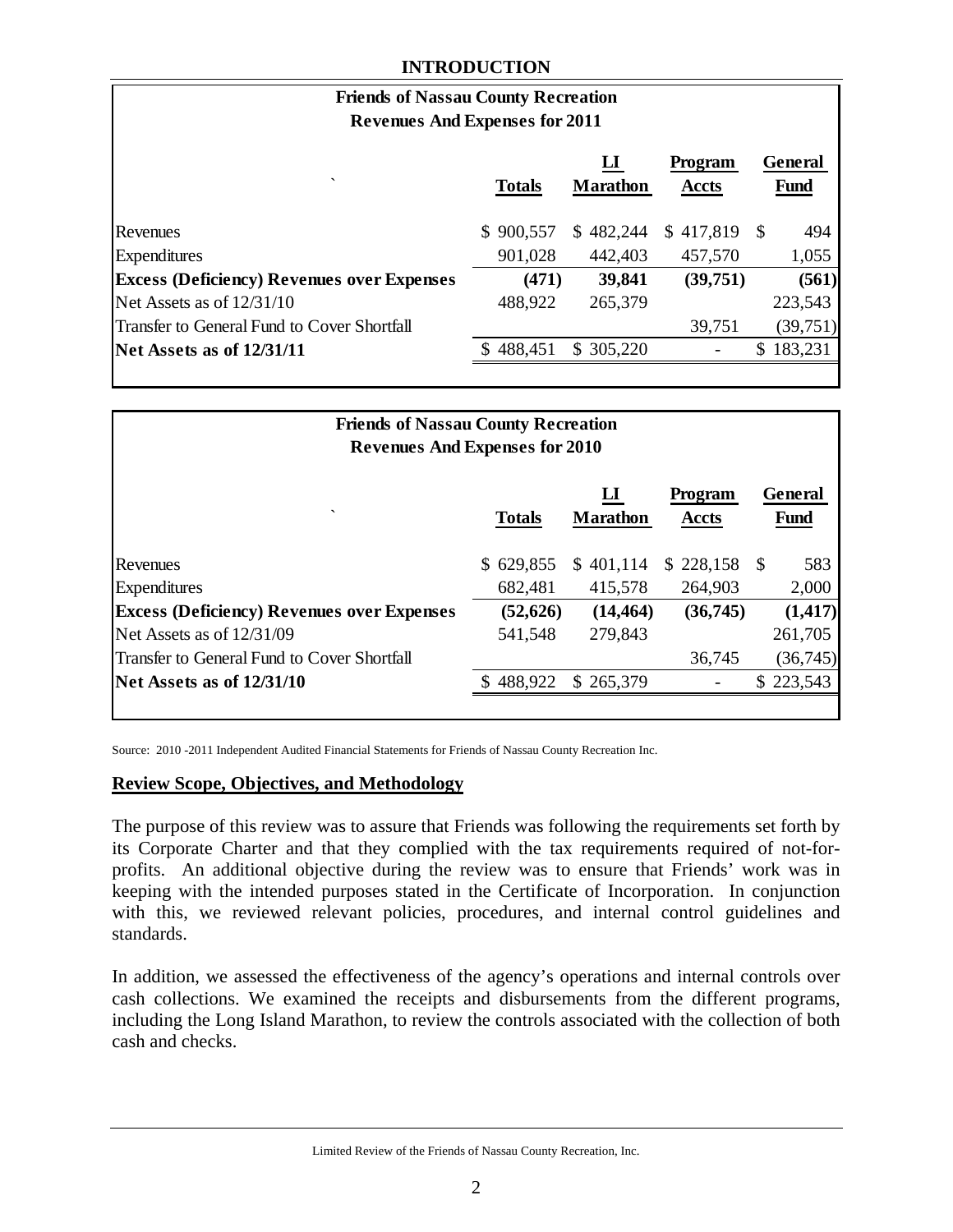In order to accomplish our goals, we conducted tests of transactions, including examinations of both the recording and reporting of revenues. The period covered in the review is January 1, 2010 through December 31, 2011.

We met with the employees who perform various functions for Friends. We also met with the CPA firm that has responsibility for tax compliance. We believe that the review provides a reasonable basis for the findings and recommendations.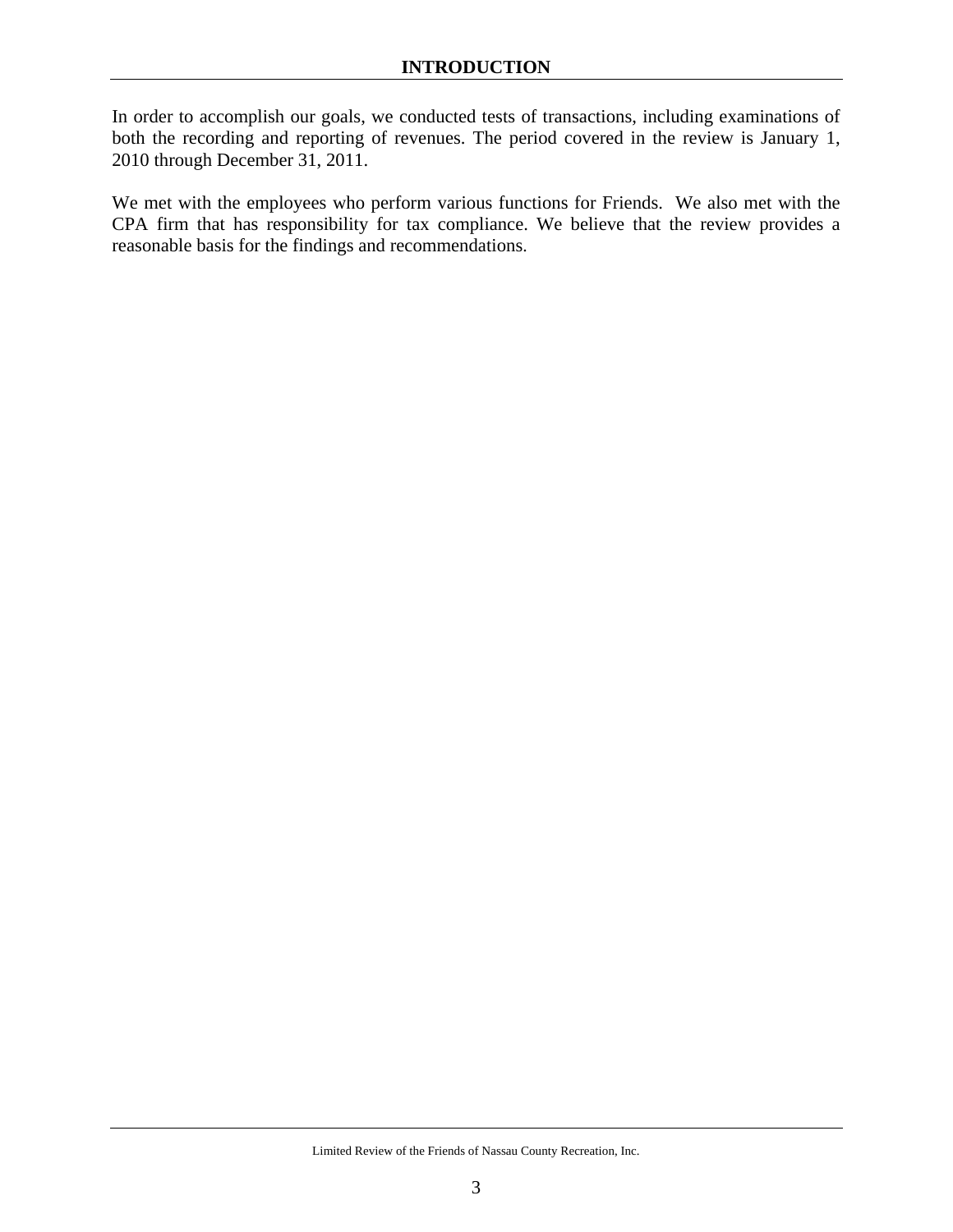### **Review Finding (1):**

### **The Organization Failed to File a Federal Tax Form 990 with the IRS for the Year 2011, Jeopardizing its Status as a Non-Profit Organization**

An Internal Revenue Service ("IRS") Federal Tax Form 990 is an annual reporting return. Most federally tax-exempt organizations, with the exception of churches and state institutions, are required to file these forms providing information on the filing organization's mission, programs, and finances. Friends did not file this form nor did they request a timely extension to file, and thereby jeopardized their tax-exempt status.

The organization is responsible for filing a Form 990 with the IRS to maintain its tax exemption. For a calendar year organization (when the accounting year ends on December 31), the due date for Form 990/990-EZ is May 15. Timely filing of Form  $8868<sup>3</sup>$  may extend the due dates of the return for three months. By failing to file an extension, Friends runs the risk of having to pay taxes on their income, in the same fashion as a profit making organization.

The CPA firm is working with the IRS for reinstatement of the organization's status as a Non-Profit Organization. They have provided us with a copy of the correspondence they received from the IRS and have been able to get an extension to have the organization's status reinstated. This requires completion of an amendment to Friends' charter stating:

"Said organization is organized exclusively for charitable, religious, educational, and scientific purposes, including, for such purposes, the making of distributions to organizations that qualify as exempt organizations under section 501c (3) of the Internal Revenue Code, or corresponding section of any future federal tax code."

Per the CPA, once the amendment is completed, Friends will be able to comply with the IRS. (The IRS is allowing for the 60-day response time New York State may take to approve the charter amendment.)

#### **Review Recommendations:**

Friends must follow up with both New York State and the IRS to obtain reinstatement as a nonprofit agency.

### **Review Finding (2):**

 $\overline{a}$ 

### **The Organization Does Not Comply with its Not-For-Profit Bylaws, which Provide for a Board of at Least Three Directors and to Hold Regularly Scheduled Meetings**

Friends' Corporate Bylaws require at least three directors; at present they have only two. Friends is administered by a President who is not a Nassau County employee and who receives no payment for this function. The Treasurer, a Nassau County employee, spends a portion of his workday on Friends activities.

 $3$  Form 8868 is an Application for Extension of Time to File an Exempt Organization Return.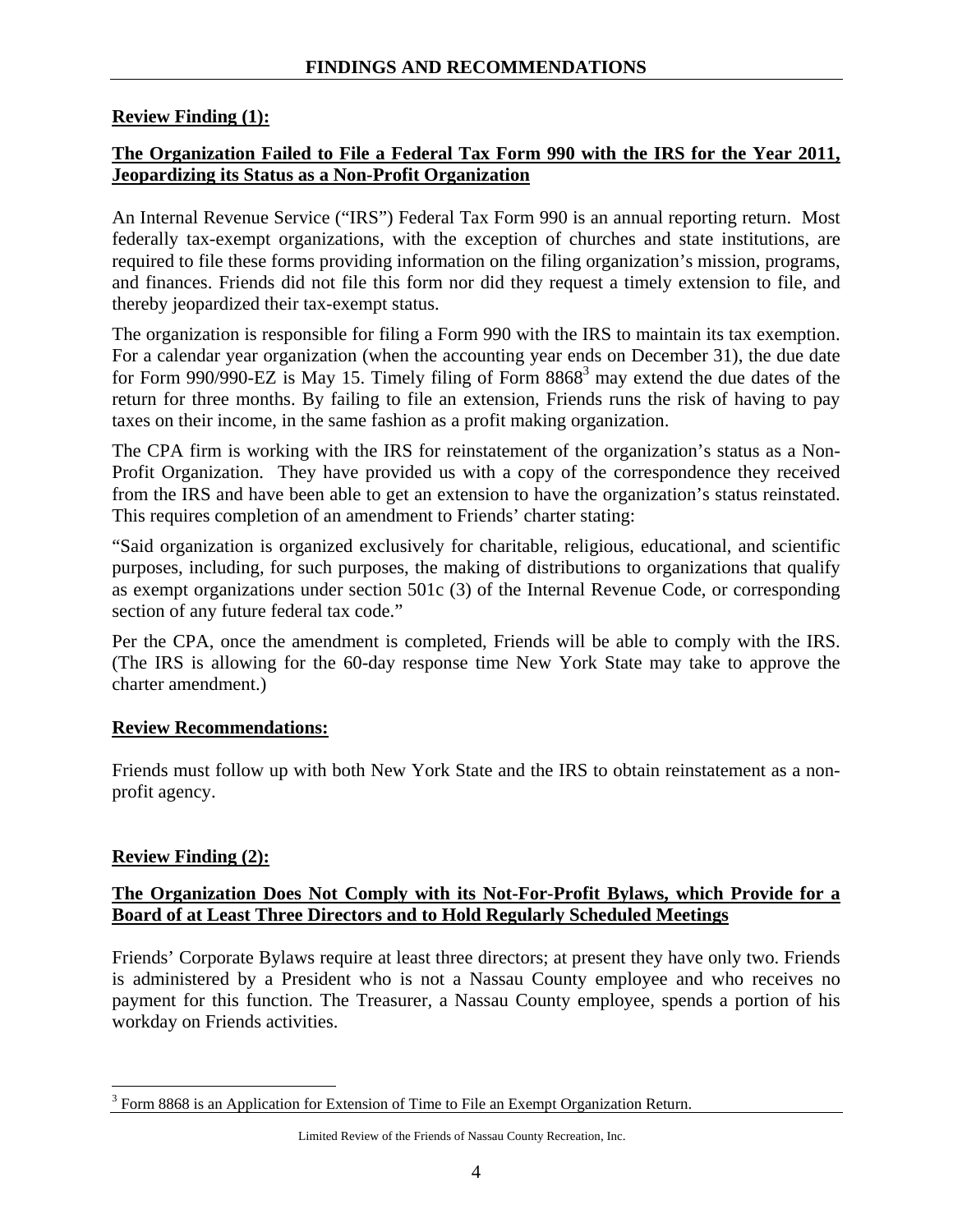### **FINDINGS AND RECOMMENDATIONS**

The bylaws also provide for an annual membership meeting each September 15th and regular quarterly meetings, which are not being held at this time. We confirmed that there have been no meetings since 2009.

#### **Review Recommendations:**

Friends should conform to its Bylaws requirements of a minimum of three board members.

### **Review Finding (3):**

#### **There is a Lack of Internal Control over Cash Receipts, Particularly for the Annual Long Island Marathon**

For the last two years, Friends receipts averaged over \$638,000 annually from multiple sources for the programs listed below:

- Long Island Marathon
- 9/11 Memorial
- Administration
- African American Museum and Center for Education and Applied Arts
- Aquatics
- Baseball/Softball
- Car Show
- Cedarmere
- Chelsea Mansion-Muttontown
- County Executive Soccer Cup
- Hockey
- Lacrosse
- Old Bethpage Village Restoration

All of the various activities listed above, including the Long Island Marathon, have separate individuals collecting money. The individuals consist of volunteers, County employees and contractors running the particular program or activity. The County MOU designates employees to "provide assistance to Friends as may be necessary from time to time". Two Parks employees, an Accountant and an Equipment Operator provide accounting and recordkeeping assistance to Friends, and assist with the Long Island Marathon.

There were several serious cash control weakness noted during this review:

• During our review of the Long Island Marathon fees, we were not able to obtain a reconciliation of the number of runners paying the entrance fees to the revenues recorded. Fees were paid using on-site computers at an exposition preceding the actual event, or in advance through an online company. Approximately 10% of their receipts are in the form of cash. Cash received from walk up registration (Long Island Marathon) is usually stored in a lockbox and then locked up at night in an office.

Limited Review of the Friends of Nassau County Recreation, Inc.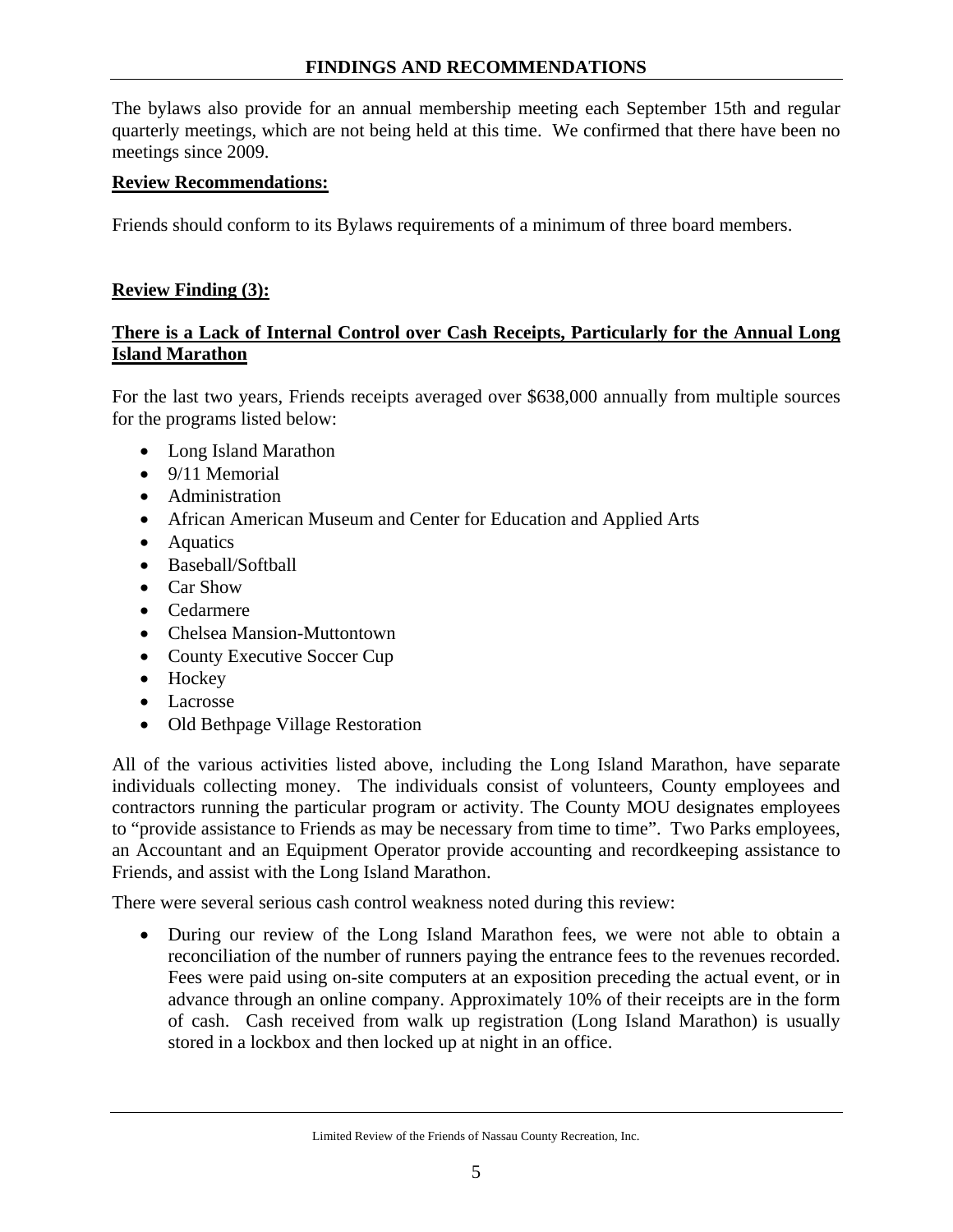- Receipts are also dropped off to Parks for other activities without any accompanying backup. For example, the Parks' Accountant will receive an envelope marked "Hockey" without any information on how many teams registered or who collected the money.
- Because activity money is comingled before drop off at Parks, there is no way to determine whether all receipts received are from "non-profit" activities. For example, sale of merchandise, shirts, mugs, etc. might be considered as "for profit" sales. Without proper reporting, this may jeopardize Friends' standing as a "non-profit" agency. The outside CPA firm could not rule out the possibility that in some cases revenue from the sale of merchandise was being deposited.
- When receipts are dropped off at their office, the Parks' Accountant prepares the deposit slip and also makes the deposit. Copies of checks are not made at that time which does not allow for an audit of who paid what and how much. This Parks' Accountant also prepares the vouchers, bank deposit slips, and then completes the bank reconciliations. Proper internal control requires that there be a segregation of duties between these cash functions because of the increased risk when the same person has responsibility for cash/check collection and general ledger entries. This risk increases again when the same individual has responsibility for all of these functions.
- There are no policies in place to set the control environment for the organization. The organization needs procedures to ensure that every responsibility is accounted for. The organization's many activities need to have written procedures to ensure there is continuation in the event of the loss of a volunteer or Parks employee with the knowledge of the program.

There is some oversight in that the checks are signed by another individual, the President of Friends.

# **Review Recommendations:**

Friends should take the following actions:

- Segregate the cash receipt, banking, disbursement, and accounting functions.
- Consider hiring a part-time employee to handle bookkeeping functions.
- Consider using a computerized recordkeeping system such as QuickBooks for use by the Marathon staff, which would provide a proper audit trail of transactions.
- Tighten control over collections, including preparing a reconciliation of Long Island Marathon receipts, to assure that all entrants pay and that all payments are received and accounted for by Friends.
- Cash deposits should be made on a timely basis, preferably on the day the cash is received, including a night deposit if necessary, for large receipts.
- Friends must increase the safeguarding of the assets of the organization by developing written procedures for cash receipts, cash disbursements and bank reconciliations along with the Program/Activity Procedures.
- The Treasurer should receive and reconcile bank statements, or prepare checks, but should not hold responsibility for both functions.

Limited Review of the Friends of Nassau County Recreation, Inc.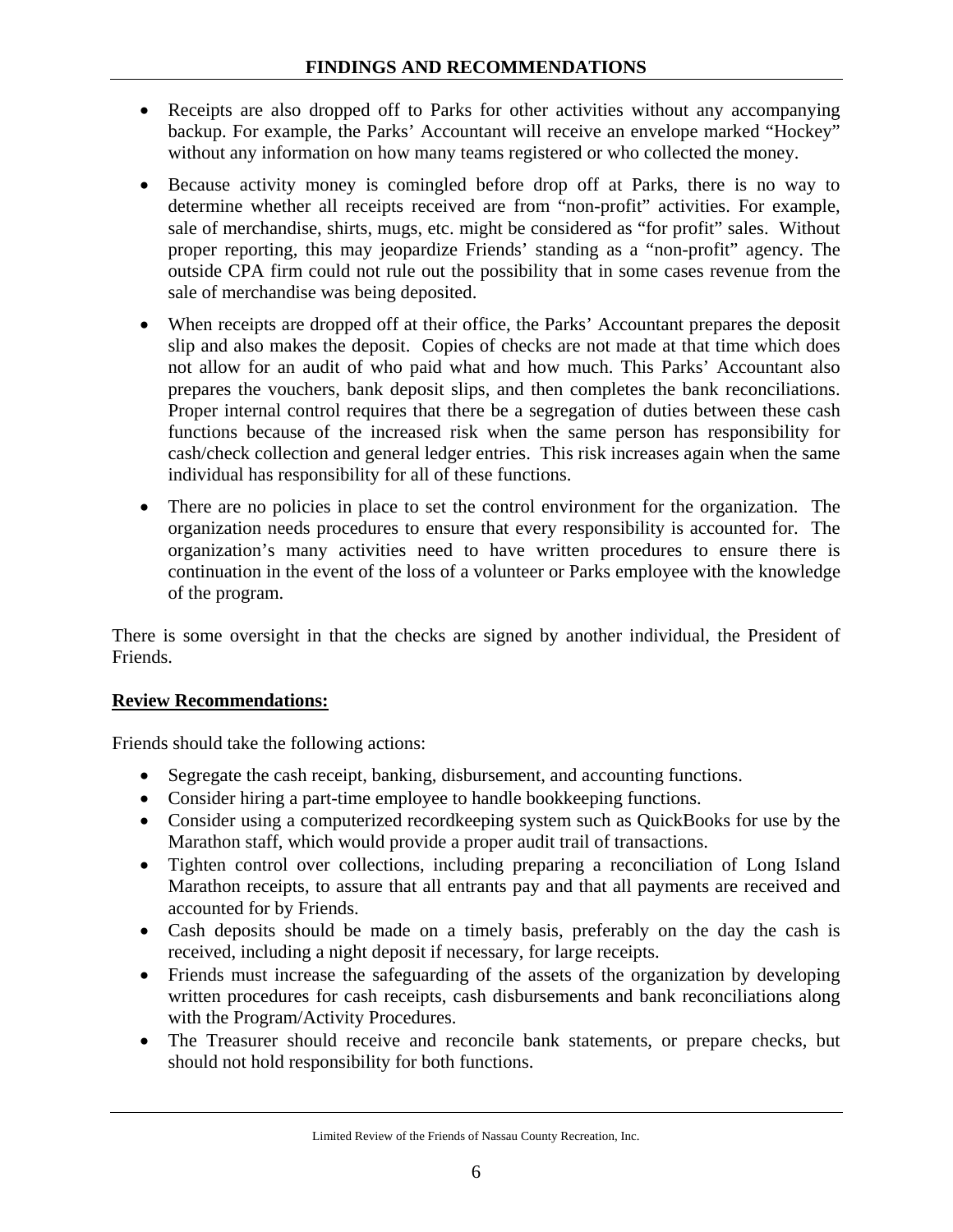• Checks exceeding a specified dollar amount, for example, \$5,000 and above, should require two signatures.

### **Review Finding (4):**

### **The Memorandum of Agreement ("MOA") between Nassau County and Friends has Expired and Does Not Provide for Reimbursement for the Use of County Employees**

In May of 2007, A Memorandum of Agreement ("MOA") was signed between Nassau County and Friends for a term of five years. The MOA expired in May, 2012 and as of this date there has been no extension signed.

The MOA provides for the use of County employees to assist Friends as "may be necessary from time to time to further the purposes of the MOA". The County agrees to furnish the use of the Administration Building at Eisenhower Park to carry out these functions and for meetings.

Administrative fees for employees who work for Nassau County and assist in Marathon activities have been reimbursed to the Treasurer of Nassau County from the Marathon's Friends checking account. In June of 2011, this amounted to \$18,000.

The Accountant and an Equipment Operator, who are the primary staff members assisting Friends, are on the payroll of Nassau County. When we interviewed the employees who worked at Parks Accounting as well as on the Marathon, we were told that they spend between 40-50% of their time on these activities. However, there are no specific dollar amounts or guidelines in place in the MOA to provide the County with reimbursement of salaries and/or benefits for these employees.

### **Review Recommendations:**

A current MOA should be executed to ensure that Friends continues to provide services to Nassau County to further the development and implementation of activities at its parks, preserves and athletic events. The MOA should include a financial agreement whereby Nassau County would be reimbursed for employees dedicating their time to programs run by Friends.

### **Review Finding (5)**

### **Friends did not Require W-9 Forms nor did it Issue Form 1099s as Necessary**

Friends does business with a variety of vendors whose services range from providing historic costumes for programs at Old Bethpage Village Restoration to furnishing trophies for junior hockey programs. The Long Island Marathon utilizes multiple services from vendors, which provide everything from banners and lighting to provisions for runners such as water and Gatorade.

Limited Review of the Friends of Nassau County Recreation, Inc.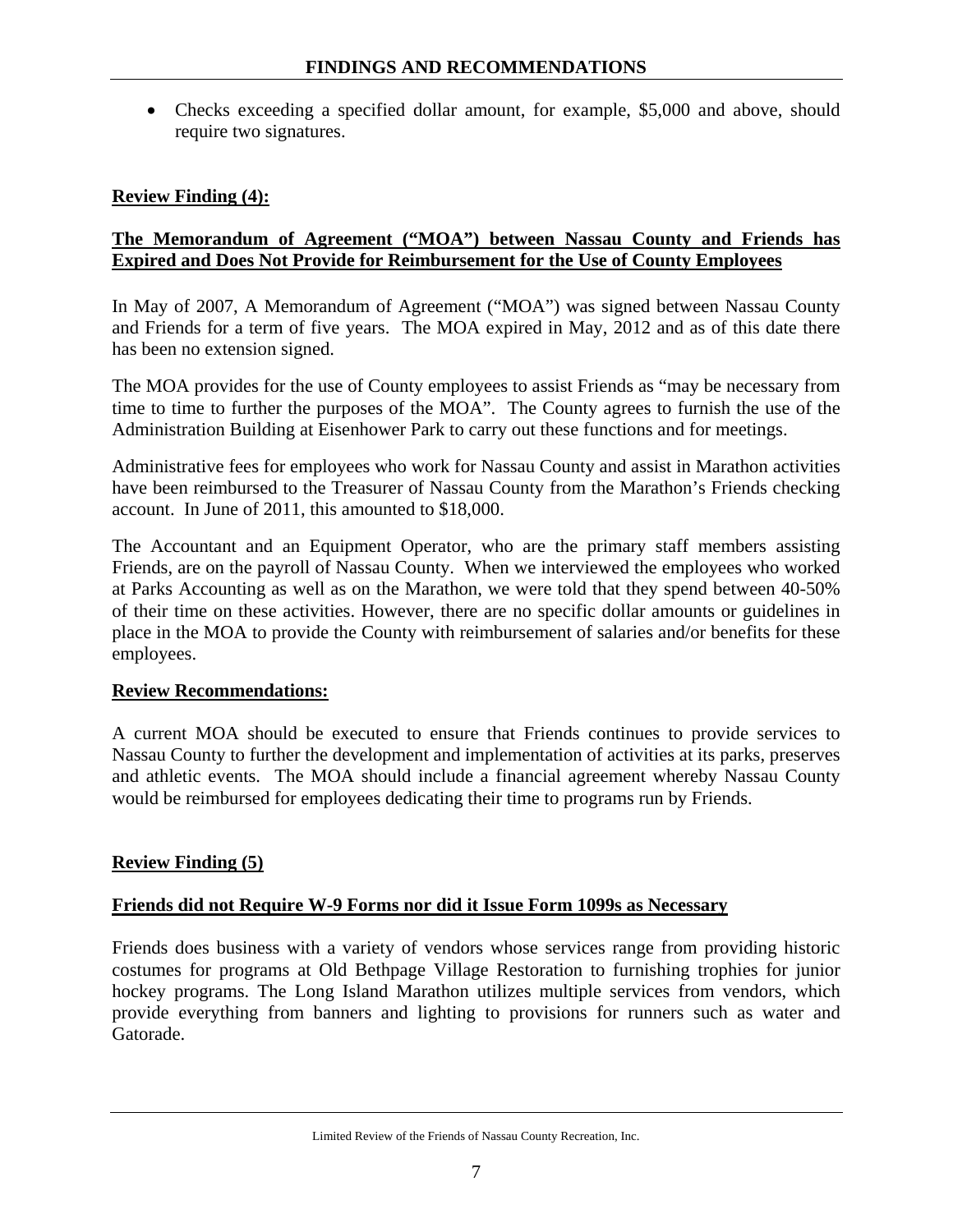#### **FINDINGS AND RECOMMENDATIONS**

Friends did not require all vendors to complete a W-9 Form when providing services. The most effective way to obtain the information needed to prepare Form 1099 MISC is to require the vendor to complete an IRS Form W-9 prior to any vendor payments. Without a completed W-9 Form on file, it is difficult to determine the type of organization that is providing the service and whether it is subject to backup withholding.

By not issuing 1099s, the organization is subject to potential failure to file penalties. The IRS requires businesses (including not-for-profit organizations) to issue a Form 1099 MISC (miscellaneous income) to any individual or unincorporated business when paying more than \$600 per calendar year for services rendered. This is required whether these payments are spread out over the course of the year or are paid in one lump sum payment.

#### **Review Recommendations:**

Friends should require all vendors to complete a W-9 Form prior to any payments for services rendered. At year end, Friends should issue a Form 1099 MISC where required.

#### **Review Finding (6):**

#### **Friends Does Not have Adequate FDIC Insurance on Bank Balances, Because it is Utilizing One Bank**

Friends has two bank accounts at one bank with the same official having signing authority. The combined cash balances at the end of the years 2009 and 2010 exceeded \$500,000. As a result, the account is not fully insured.

The current standard deposit insurance amount is \$250,000 per depositor, per insured bank, for each account ownership category.

#### **Review Recommendation:**

The balances in the accounts should be monitored to assure that they remain below the threshold covered by the FDIC. If there is in excess of \$500,000 in Friends' bank accounts, the accounts should be set up at multiple banks, with no one account holding more than \$250,000

### **Review Finding (7):**

### **The Organization Failed to Utilize its Sales Tax Exemption Status when Making Purchases**

Friends, as a not-for-profit organization incorporated under the Laws of the State of New York, applied for sales tax exemption status, giving them the right to make exempt purchases on behalf of their organization.<sup>4</sup> This gave them the right to have their purchases of tangible personal property and services generally exempt from sales tax, provided the exempt organization is the

 $\overline{a}$ <sup>4</sup>Form ST-119-2 Application for An Exempt Organization Certificate NYS Dept. of Taxation and Finance.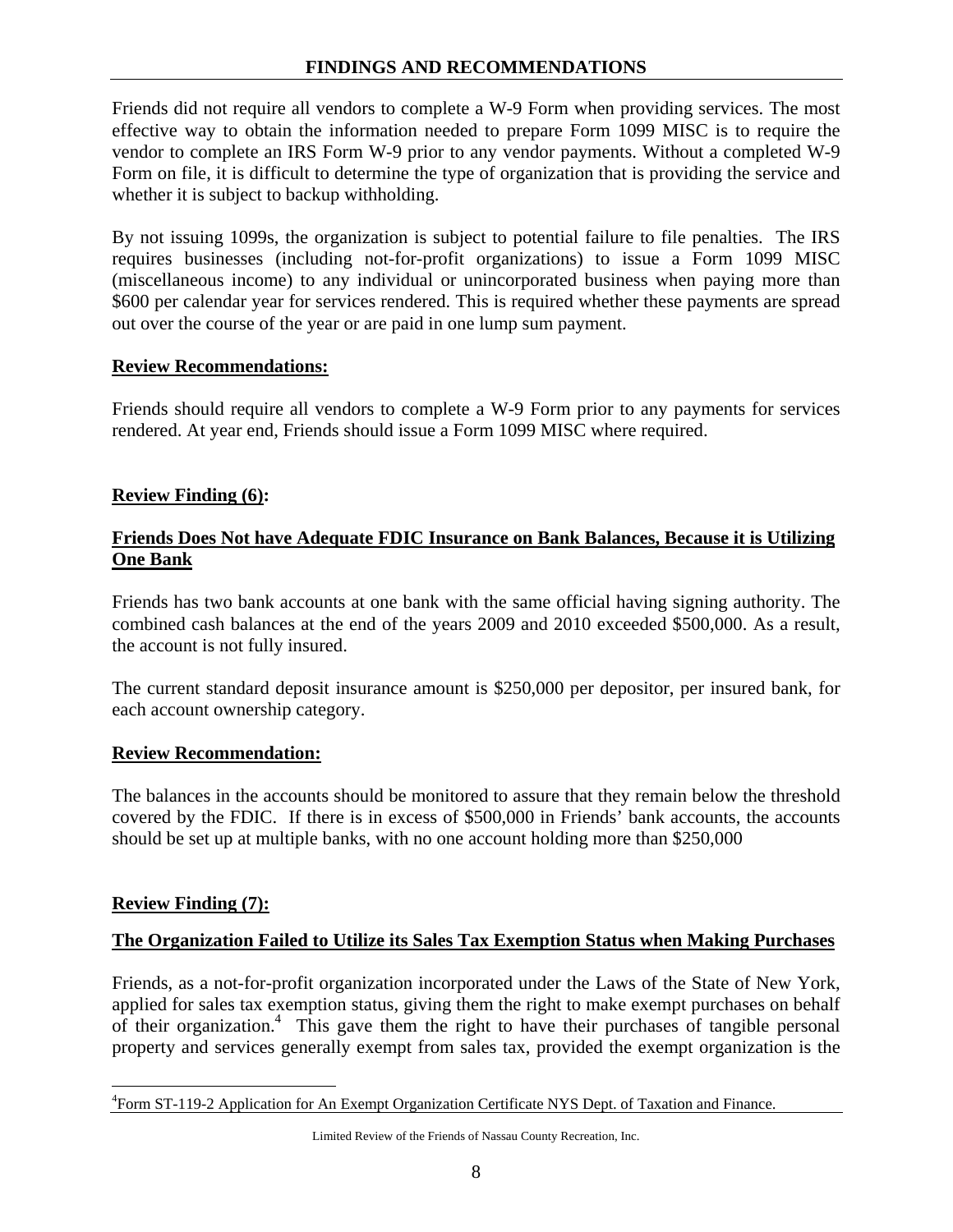### **FINDINGS AND RECOMMENDATIONS**

direct purchaser, occupant or patron of record. The organization was able to gain this status by proving they are organized and operated exclusively for charitable purposes.

During the course of the review, we noted there were instances when purchases made by Friends included the payment of sales tax. These payments were direct payments to vendors for catering expenses and printing orders, which should have been tax exempt. One instance was a payment for catering for a car show event in 2010, which included a sales tax payment of \$123. A payment for printing of a summer recreation mailing in March of 2012 included a payment of sales tax totaling \$201.

Friends also paid sales tax to individuals when they reimbursed them for purchased items made on behalf of Nassau County. These reimbursements were distributed from Friends of Nassau County Recreation bank accounts. These purchases are taxable, as the law provides you cannot use the tax-exempt certificate of the intended recipient. Making purchases in this indirect method does not allow Friends to avail themselves of the tax savings.

#### **Review Recommendations:**

Friends should not include sales taxes in their vendor payments for purchases, as they are a holder of a valid tax exemption certificate. Going forward, Friends should establish a procedure to ensure that sales tax payments are not included in amounts paid to vendors.

By presenting the exemption certificate to all vendors before making payments (or noting it when the purchase order is written), the taxes will be deducted from the bill before it is presented to Friends and lessen the chance of erroneous inclusions. The law does not allow for this benefit in the case of reimbursements to individuals who make purchases on behalf of Friends; therefore, Friends should make every effort to make direct purchases in order to take advantage of this tax saving.

### **Review Finding (8):**

 $\overline{a}$ 

### **Friends did not obtain a Fidelity Bond to Ensure Against Losses**

No fidelity bonds are in place to cover the operational staff, which consists of Nassau County employees and volunteers.<sup>5</sup> When one or more employees have the responsibility for cash deposits as well as checks, a fidelity bond should be considered as a protective measure in case of either intentional or unintentional losses. The By-laws give the board the ability to require any agent of the corporation be bonded. The MOA also requires that Friends obtain and maintain term bond/crime insurance in an amount of not less than one million dollars.

<sup>&</sup>lt;sup>5</sup> A fidelity bond is a form of insurance protection that covers policyholders for losses incurred because of fraudulent acts by specified individuals.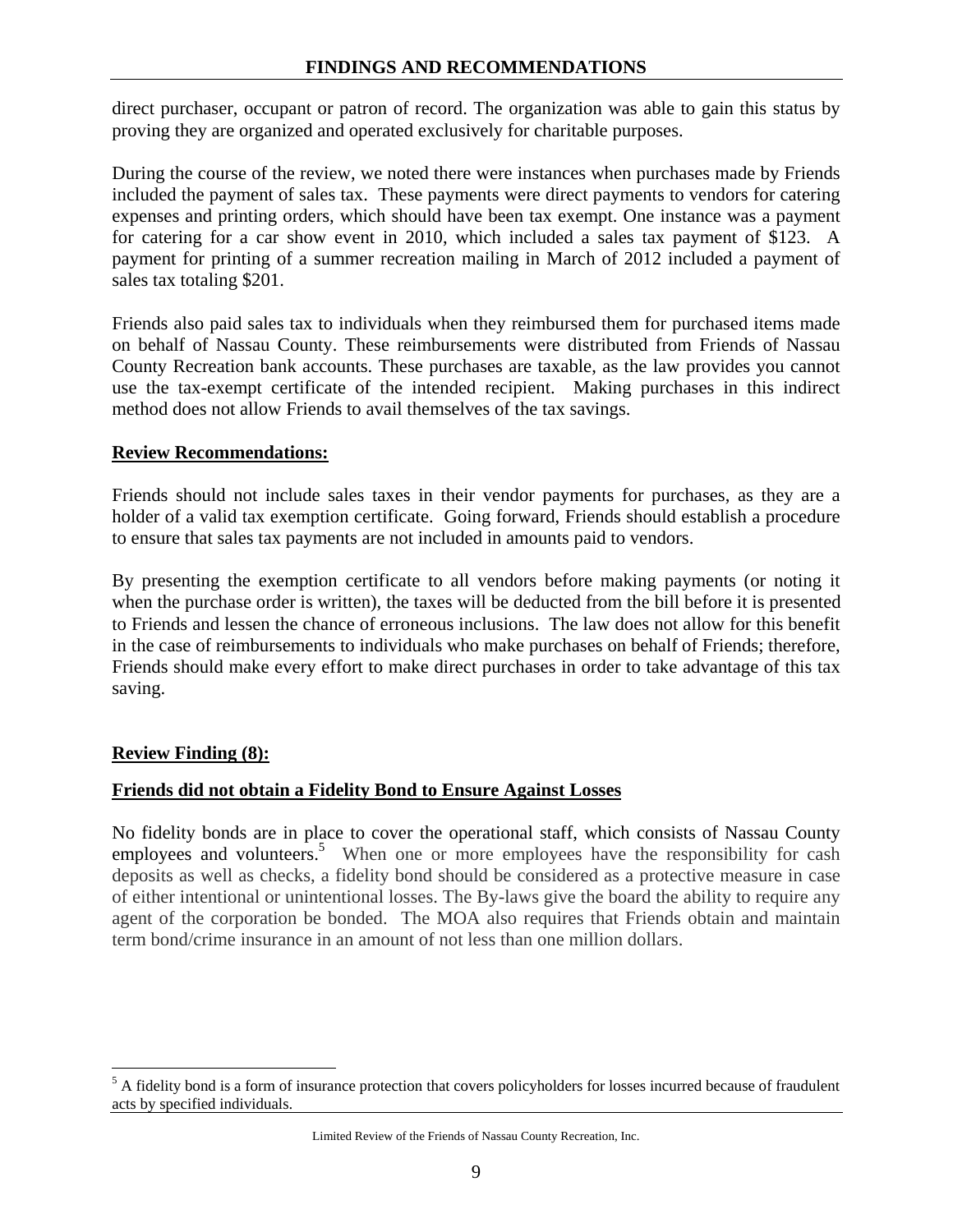#### **Review Recommendation:**

It would be prudent for this not-for-profit to purchase a fidelity bond as a protection against financial loss that might occur because of an officer, volunteer or employee's fraudulent activity. This must be purchased at Friends' own expense in accordance with the MOA.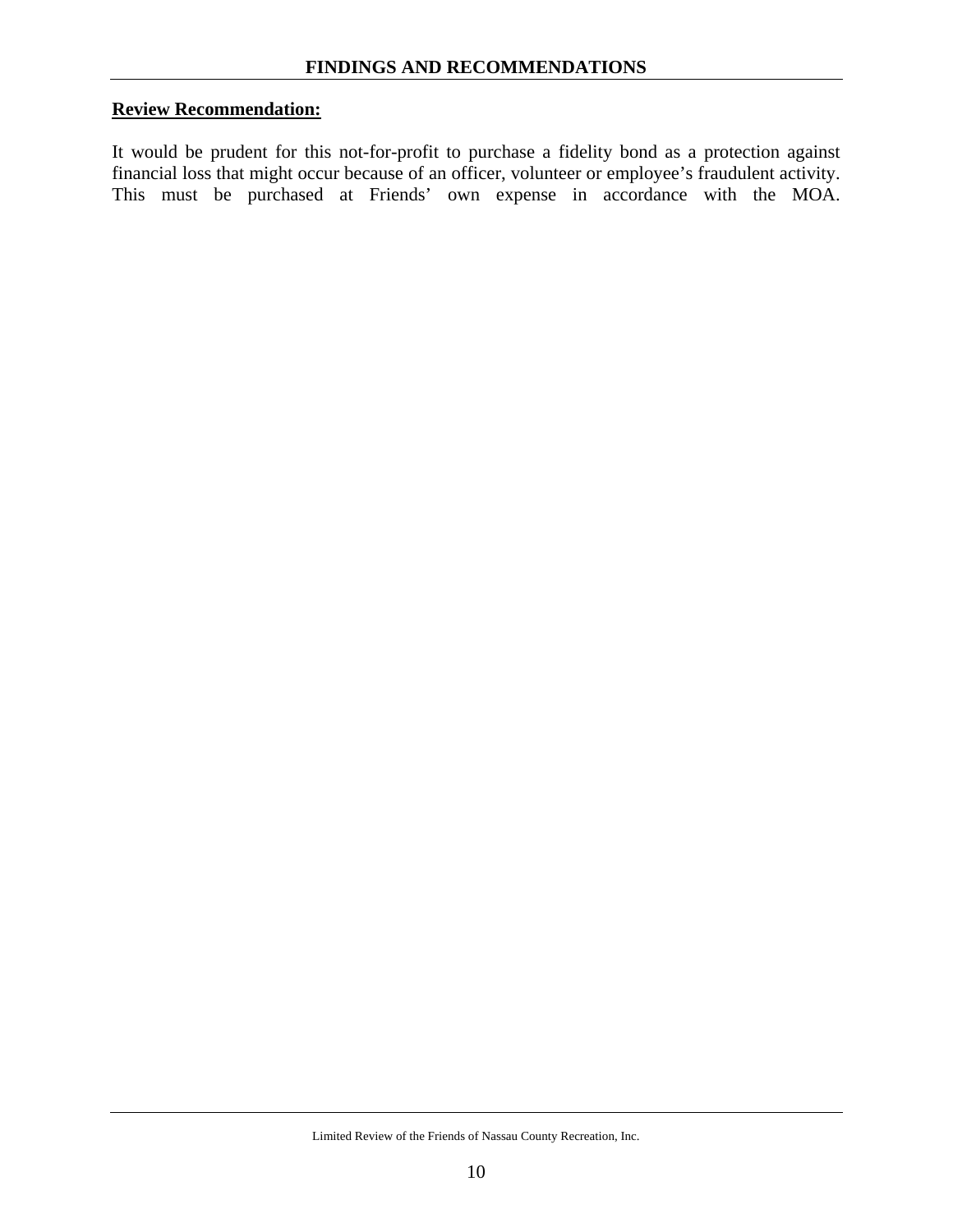# **Long Island Marathon Friends of Nassau County Recreation Revenues And Expenses**

|                                        | 2011          | 2010          |
|----------------------------------------|---------------|---------------|
| <b>Revenue</b>                         |               |               |
| Online                                 | \$<br>280,279 | \$<br>252,163 |
| Paper                                  | 82,650        | 80,029        |
| Sponsorship                            | 67,500        | 78,714        |
| Miscellaneous                          | 7,490         | 5,364         |
| Expo (held prior to Marathon)          | 4,392         | 7,525         |
| <b>Total</b>                           | \$<br>442,311 | \$<br>423,795 |
| <b>General/Administrative Expenses</b> |               |               |
| Giveaways to Participants              | 157,062<br>\$ | 144,634<br>\$ |
| <b>Outside Services</b>                | 149,912       | 104,045       |
| Race Supplies                          | 22,561        | 34,179        |
| <b>Facility Rentals</b>                | 22,239        | 34,556        |
| <b>County Administrator</b>            | 18,161        | 29,118        |
| Signage                                | 16,864        | 22,520        |
| Printing                               | 14,695        | 23,773        |
| Advertising                            | 10,832        | 4,824         |
| <b>Medical Expenses</b>                | 6,617         | 9,427         |
| Sponsorship Expenses                   | 6,007         |               |
| <b>Expo Expenses</b>                   | 5,858         | 10,384        |
| <b>Volunteer Expenses</b>              | 3,632         | 3,824         |
| Postage                                | 3,433         | 2,427         |
| Entertainment                          | 2,800         | 4,800         |
| Sanction and Insurance                 | 1,335         | 1,335         |
| Miscellaneous Expenses                 | 130           | 225           |
| <b>Total</b>                           | \$<br>442,138 | \$<br>430,071 |

Notes: \$430,071 includes \$14,464 which was transferred to the General Fund to cover shortfall in 2010. Revenues include race fees collected in advance and prepaid marathon expenses of \$22,700.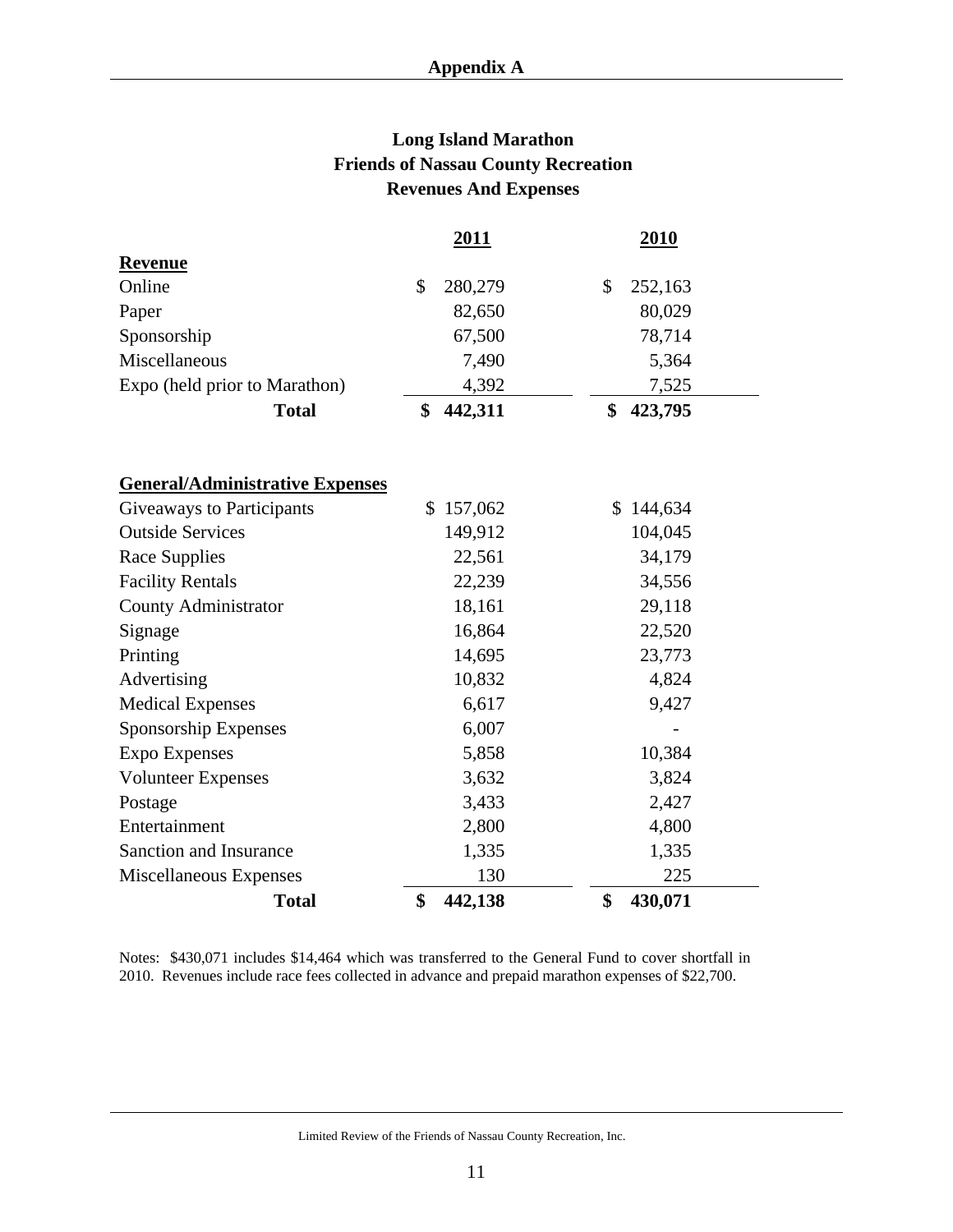EDWARD P. MANGANO<br>COUNTY EXECUTIVE



CARNELL T. FOSKEY

**COUNTY OF NASSAU** DEPARTMENT OF PARKS, RECREATION & MUSEUMS EISENHOWER PARK - EAST MEADOW, NEW YORK 11554 www.nassaucountyny.gov/parks

February 1, 2013

JoAnn F. Greene Director of Field Audit Office of the Comptroller 240 Old Country Road Mineola, NY 11501

Dear Ms. Greene,

This letter is written in response to the Audit of Friends of Nassau County Recreation, Inc. Please be that this Department is currently implementing the Comptroller's recommendation of segregating functions. Separate employees will be responsible for the function of cash receipts, banking, and disbursements. The Department is also looking into<br>hiring a next time hiring a part-time employee to handle the bookkeeping function.

In addition the Department is currently gathering the necessary information so that the<br>Friends can issue Form 1000 footh of Friends can issue Form 1099 for the fiscal year 2012 where applicable. Going forward, we will be issuing W-9 to all vendors when applicable.

Moreover, Department is currently creating a manual that will include specific procedures involving cash collections and internal controls as it pertains to the Friends of Nassau County Recreation.

You are further advised going forward, strict compliance will be required regarding the reimbursement or payment of sales tax.

Additionally, cross training will be required between the personnel responsible for the Marathon account with those that work on the general Friends account.

Very truly yours

Carnell T. Foskey, Commissioner Nassau County Department of Parks, Recreation and Museums